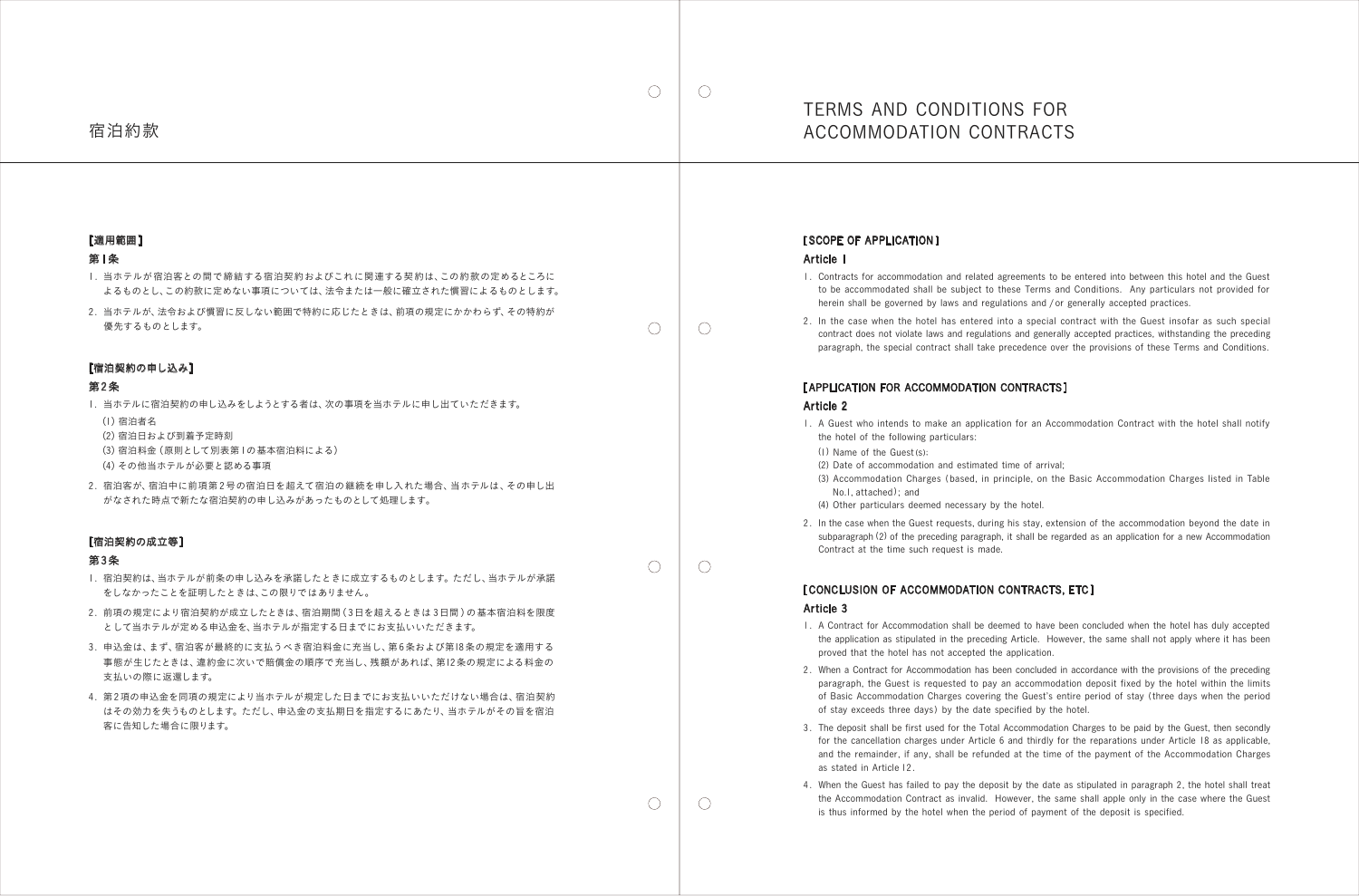$\bigcap$ 

 $\bigcirc$ 

 $\bigcirc$ 

 $\bigcap$ 

 $\bigcap$ 

#### [申込金の支払いを要しないこととする特約]

#### 第4条

- 1. 前条第2項の規定にかかわらず、当ホテルは、契約の成立後同項の申込金の支払いを要しないこととする特約 に応じることがあります。
- 2. 宿泊契約の申し込みを承諾するにあたり、当ホテルが前条第2項の申込金の支払いを求めなかった場合およ び当該申込金の支払期日を指定しなかった場合は、前項の特約に応じたものとして取り扱います。

#### [宿泊契約締結の拒否]

#### 第5条

- 当ホテルは、次に掲げる場合は、宿泊(予約を含む)契約の締結を拒むことができるものとします。
- (1)宿泊の申し込みがこの約款によらないとき。
- (2)満室により、客室の余裕がないとき。
- (3)宿泊の申し込みをしようとする者および宿泊しようとする者が、暴力団・暴力団関係団体およびその 関係者、その他反社会的勢力およびその関係者であると当ホテルが判断したとき。
- (4) 宿泊しようとする者が、宿泊に関してまたは当ホテル内で、暴行、脅迫、恐喝、不当な要求、賭博行為、 使用禁止薬物の所持もしくは使用、他の利用者に著しく迷惑を及ぼす行為、その他法令または公序良俗 に反する行為をするおそれがあるとき。
- (5)宿泊しようとする者が、薬物の影響、泥酔その他の原因により、本人の安全確保が困難であるかまたは 他の利用客に危険、恐怖感もしくは不安感を与えるおそれがあるとき。
- (6)宿泊しようとする者が伝染病に感染していることが明らかなとき。
- (7)当ホテルが、宿泊に関連して、合理的な範囲を超えるサービスの提供を求められたとき。
- (8)当ホテルが、天災、施設の故障その他やむを得ない事由により、宿泊の申し込みに応じられないとき。
- (9)宿泊しようとする者が東京都旅館業法施行条例第5条の規定に該当するとき。

#### [ SPECIAL CONTRACTS REQUIRING NO ACCOMMODATION DEPOSIT ]

# Article 4

1. Notwithstanding the provisions of paragraph 2 of the preceding Article, the hotel may enter into a special contract requiring no accommodation deposit after the Contract has been concluded as stipulated in the

- same paragraph.
- 

2. In the case when the hotel has not requested the payment of the deposit as stipulated in paragraph 2 of the preceding Article and / or has not specified the date of the payment of the deposit at the time the application for an Accommodation Contract has been accepted, it shall be treated as that the hotel has accepted a special contract prescribed in the preceding paragraph.

#### **[ REFUSAL TO ENTER INTO ACCOMMODATION CONTRACTS ]**

The hotel may refuse to enter into an Accommodation (or Reservation) Contract under any of the circumstances

# Article 5

described below:

(1) If the request for accommodation does not conform to these Terms and Conditions;

(2) If the hotel is fully booked and no room is available;

(3) If the hotel deems that a Guest requesting accommodation or checking into the hotel is an organized crime group or an organized-crime-group-related organization or a person related thereto or other antisocial forces or a person related thereto;

(4) If the Guest seeking accommodation is deemed likely to commit, in the hotel or in connection with his / her stay at the hotel, any act in violation of the applicable laws or regulations, or in breach of the public order / good morals, including without limitation violence, threats, blackmail, wrongful demand, gambling, possession or use of illegal drugs, or material disturbance to other guests;

(5) If the Guest seeking accommodation is deemed likely to cause harm to himself / herself, or to cause other guests to feel in danger, threatened or unsafe, for any reason including being under the influence

(6) If it is obvious that the Guest seeking accommodation is infected with a communicable disease;

(7) If the hotel is requested to perform services, which are not within the scope of reasonable services, in

- 
- 
- 
- of drugs or alcohol;
- 
- connection with the proposed accommodation.
- or other unavoidable causes; or
- 

 $\bigcap$  $\bigcirc$  (8) If the hotel is unable to accept a request for accommodation due to natural disasters, defective facilities

(9) If the provisions of Article 5 of the Enforcement Ordinance of Tokyo concerning the Hotel Business law [ Tokyo-to Ryokan-gyo Ho Seko Jorei ] apply to the Guest seeking accommodation.

### 宿泊約款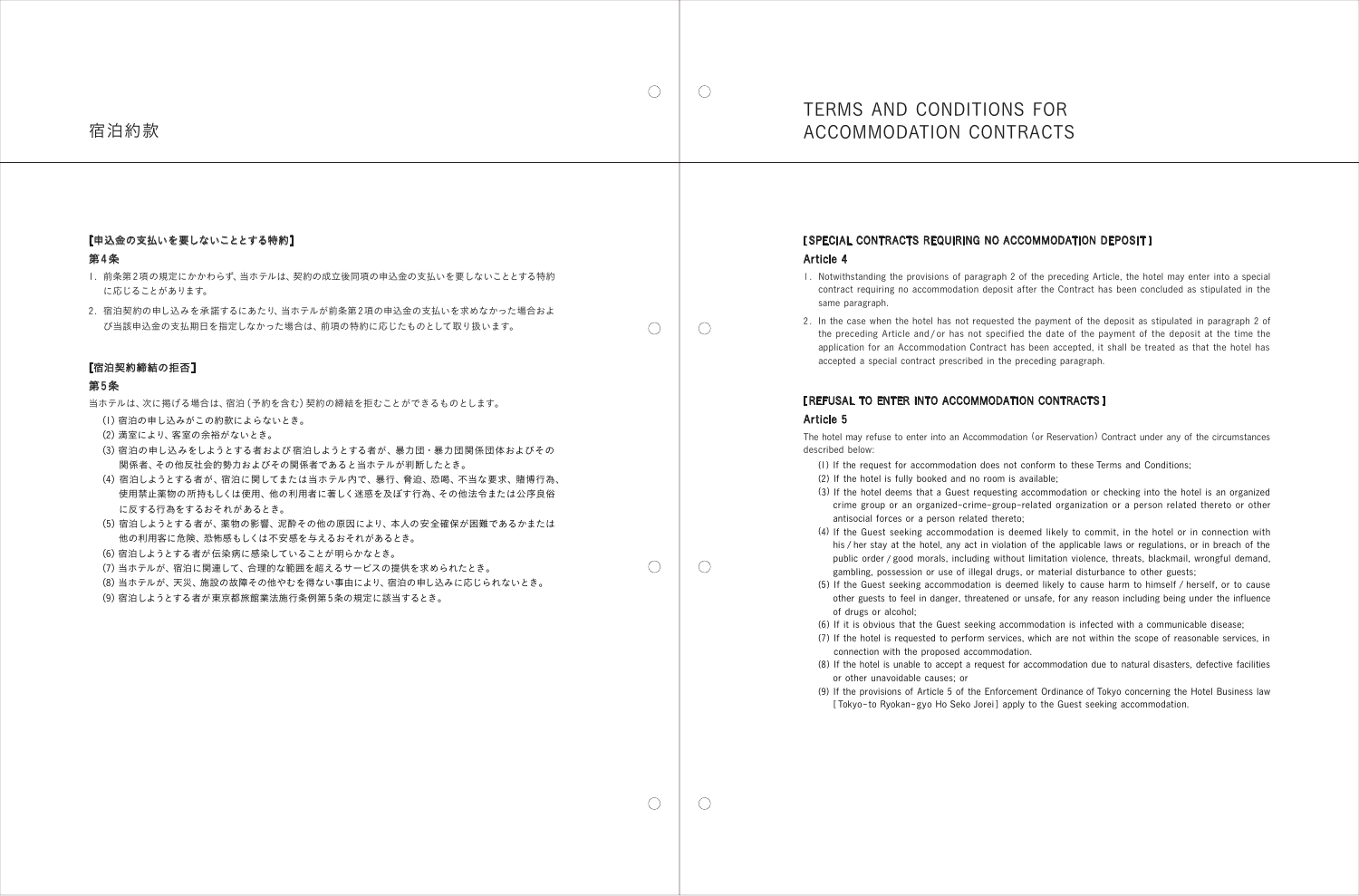$\bigcirc$ 

# [宿泊客の契約解除権]

#### 第6条

- 1. 宿泊客は、当ホテルに申し出て、宿泊契約を解除することができます。
- 2. 当ホテルは、宿泊客がその責めに帰すべき事由により宿泊契約の全部または一部を解除した場合(第3条 第2項の規定により当ホテルが申込金の支払期日を指定してその支払いを求めた場合であって、その支払 いより前日に宿泊客が宿泊契約を解除したときを除きます)は、別表第2 に掲げるところにより、違約金を 申し受けます。ただし、当ホテルが第4条第1項の特約に応じた場合にあっては、その特約に応じるにあたっ て、宿泊客が宿泊契約を解除したときの違約金支払義務について、当ホテルが宿泊客に告知したときに限 ります。
- 3. 当ホテルは、宿泊客が連絡をしないで宿泊日当日の20:00(あらかじめ到着予定時刻が明示されている場合 は、その時刻を2時間経過した時刻)になっても到着しないときは、その宿泊契約は宿泊客によって解除さ れたものとみなし処理することがあります。

#### [当ホテルの契約解除権]

#### 第7条

- 1. 当ホテルは、次に掲げる場合は、宿泊客がすでに当ホテルの利用を開始した後であっても、当ホテルに何ら 賠償責任を生じることなしに、無条件で直ちに宿泊契約を解除することがあります。
	- (1) 宿泊しようとする者および宿泊客が、暴力団・暴力関係団体およびその関係者、その他反社会的勢力 およびその関係者であることを当ホテルが判断したとき。
	- (2) 宿泊客が、 宿泊に関してまたは当ホテル内で、暴行、脅迫、恐喝、不当な要求、賭博行為、使用禁止薬 物の所持または使用、他の利用客に著しく迷惑を及ぼす行為、その他法令または公序良俗に反する行為 を行ったとき(過去に行ったことが判明した場合を含む)または行うおそれがあるとき。
	- (3) 宿泊客が、薬物の影響、泥酔その他の原因により、本人の安全確認が困難であるかまたは他の利用客に 危険、恐怖感もしくは不安感を与えたときまたは与えるおそれがあるとき。
	- (4) 宿泊客が伝染病に感染していることが明らかなとき。
	- (5) 当ホテルが、宿泊に関連して、合理的な範囲を超えるサービスの提供を求められたとき。
	- (6) 当ホテルが、天災、施設の故障その他やむを得ない事由により、宿泊客を宿泊させることができなくなっ たとき。
	- (7) 宿泊客が東京都旅館業法施行条例第5条の規定に該当するとき。
	- (8) 宿泊客が、寝たばこ、発火性、引火性物品の持ち込み、消防用設備等に対するいたずら、その他当ホテル が定める利用規則のうち、火災予防に関する規定に違反したとき。
- 2. 当ホテルが前項の規定に基づいて宿泊契約を解除したときは、宿泊客がいまだ提供を受けていない宿泊 サービス等の料金はいただきません。

 $\bigcap$ 

 $\bigcirc$ 

 $\bigcap$ 

 $\bigcap$ 

#### [ RIGHT TO CANCEL ACCOMMODATION CONTRACTS BY THE GUEST ]

# Article 6

1. The Guest is entitled to cancel the Accommodation Contract by so notifying the hotel.

2. In the case when the Guest has cancelled the Accommodation Contract in whole or in part due to causes for which the Guest is liable (except in the case when the hotel has requested the payment of the deposit during the specified period as prescribed in paragraph 2 of Article 3 and the Guest has cancelled before the payment), the Guest shall pay cancellation charges as listed in Table No.2, attached.

However, in the case when a special contract as prescribed in paragraph 1 of Article 4 has been concluded, the same shall apply only when the Guest is informed of the obligation of the payment of the cancellation

- 
- charges in case of cancellation by the Guest.
- 

3. In the case when the Guest does not appear by 20 :00 of the accommodation date (or within two hours after the expected time or arrival, if the hotel has agreed to a later arrival time) without advance notice, the hotel may regard the Accommodation Contract as being cancelled by the Guest.

### [ HOTEL'S RIGHT TO TERMINATE CONTRACTS ] Article 7

1. The hotel shall have the unconditional right to terminate any Accommodation Contract immediately, without any liability for compensation whatsoever on the part of the hotel, even after the Guest has commenced his / her stay at the hotel, under any of the circumstances described below:

(1) If the hotel deems that a Guest checking into the hotel or staying at the hotel is an organized crime group or an organized-crime-group-related organization or a person related thereto or other antisocial

(2) If the Guest is deemed likely to commit, actually commits (or is discovered to have committed in the past ), in the hotel or in connection with his / her stay at the hotel, any act in violation of the applicable laws or regulations, or in breach of the public order/good morals, including without limitation violence, threats, blackmail, wrongful demand, gambling, possession or use of illegal drugs, or material disturbance

(3) If the Guest is deemed likely to cause harm to himself / herself, or is deemed likely to cause or actually causes other guests to feel in danger, threatened or unsafe, for any reason including being under the

(4) If it is obvious that the Guest is infected with a communicable disease;

(5) If the hotel is requested to perform services, which are not within the scope of reasonable services, in

- - forces or a person related thereto;
	- to other guests;
	- influence of drugs or alcohol;
- 
- connection with the accommodation;
- or other unavoidable causes;
- 
- 
- to such termination.

 $\bigcap$ 

 $\bigcirc$ 

(6) If the hotel is unable to provide accommodation to the Guest due to natural disasters, defective facilities

(7) If the provisions of Article 5 of the Enforcement Ordinance of Tokyo concerning the Hotel Business Law [ Tokyo-to Ryokan-gyo Ho Seko Jorei ] apply to the Guest; or

(8) If the Guest commits any act prohibited by any of the provisions set forth in the Use Rules promulgated by the hotel and relating to the prevention of fire, such as smoking in bed, bringing into the hotel flammable or ignitable materials, or tampering with fire extinguishtin equipment.

2. If the hotel terminates an Accommodation Contract pursuant to the provisions of the preceding paragraph, the hotel will not collect fees for accommodation services, etc., which were not provided to the Guest prior

宿泊約款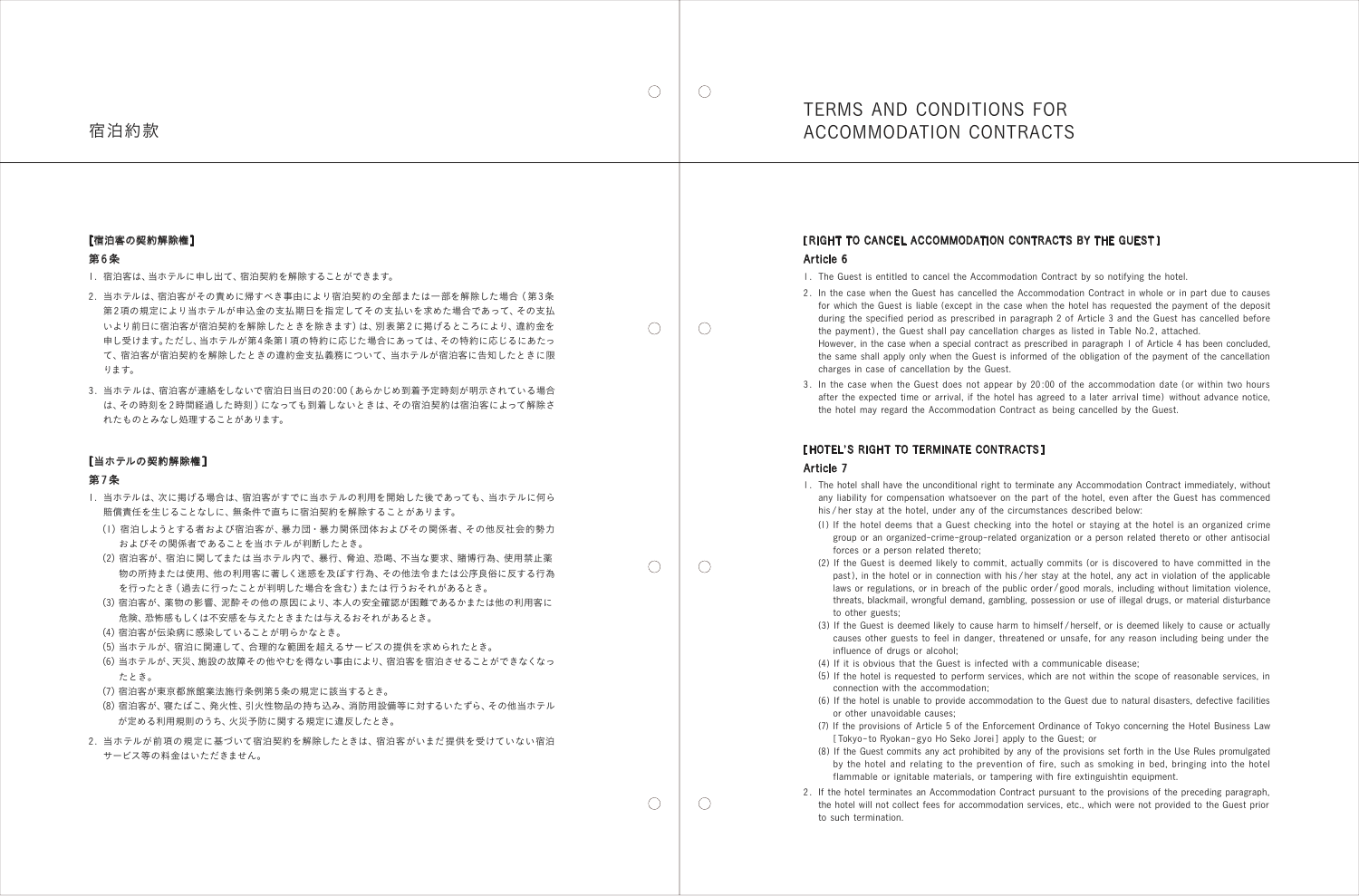| 宿泊約款                                                                                                                                                                                                                                                                                                                                                | $($ )     | <b>TERMS AND CON</b><br>ACCOMMODATION                                                                                                                                                                                                                                                                                                                                                                                                                                      |
|-----------------------------------------------------------------------------------------------------------------------------------------------------------------------------------------------------------------------------------------------------------------------------------------------------------------------------------------------------|-----------|----------------------------------------------------------------------------------------------------------------------------------------------------------------------------------------------------------------------------------------------------------------------------------------------------------------------------------------------------------------------------------------------------------------------------------------------------------------------------|
| [宿泊の登録]<br>第8条<br>1. 宿泊客は、宿泊日当日、当ホテルのフロントにおいて、次の事項を登録していただきます。<br>(I) 宿泊客の氏名、年齢、性別、住所および職業<br>(2) 外国人にあっては、国籍、旅券番号、入国地および入国年月日<br>(3) 出発日および出発予定時刻<br>(4) その他当ホテルが必要と認める事項<br>なお、いただいた個人情報につきましては、ご宿泊の目的の達成に必要な場合においてのみ利用し、目的<br>以外に使用することはありません。<br>2. 宿泊客が第12条の料金の支払いを、旅行小切手、宿泊券、クレジットカード等通貨に代わり得る方法により<br>行おうとするときは、あらかじめ、前項の登録時にそれらを呈示していただきます。 | $(\quad)$ | [REGISTRATION]<br>Article 8<br>1. The Guest shall register the follov<br>(I) Name, age, sex, address and<br>(2) Except Japanese, nationality,<br>(3) Date and estimated time of<br>(4) Other particulars deemed ne<br>In addition, with respect to the<br>case necessary for achievement<br>2. In the case when the Guest inten<br>other than Japanese currency, s<br>be shown in advance at the time                                                                      |
| [客室の使用時間]<br>第9条<br>1. 宿泊客が当ホテルの客室を使用できる時間は、午後2時から翌朝II時までとします。ただし、連続して宿<br>泊する場合においては、到着日および出発日を除き、終日使用することができます。<br>2. 当ホテルは、前項の規定にかかわらず、同項に定める時間外の客室の使用に応じることがあります。<br>この場合には次に掲げる追加料金を申し受けます。<br>(1) 15:00まで 室料の30%<br>(2) 18:00 まで 室料の50%<br>(3) 18:00 以降 室料の全額<br>[利用規則の遵守]<br>第10条<br>宿泊客は、当ホテル内においては、当ホテルが定めてホテル内に掲示した利用規則に従っていただきます。        |           | <b>[OCCUPANCY HOURS OF GUE</b><br>Article 9<br>I. The Guest is entitled to occupy t<br>However, in the case when the Q<br>except for the days of arrival ar<br>2. The hotel may, notwithstanding<br>occupy the room beyond the tin<br>paid as follows:<br>(1) Up to 15:00 : 30% of the roor<br>(2) Up to 18:00 : 50% of the roor<br>(3) Later than 18:00 : room char<br><b>[OBSERVANCE OF USE REGU</b><br>Article 10<br>The Guest shall observe the Use R<br>of the hotel. |
|                                                                                                                                                                                                                                                                                                                                                     |           |                                                                                                                                                                                                                                                                                                                                                                                                                                                                            |

# DITIONS FOR N CONTRACTS

wing particulars at the front desk of the hotel on the day of accommodation; d occupation of the Guest(s);

, passport number, port and date of entry in Japan;

departure, and

ecessary by the hotel.

individual information filled out by the Guest, it shall only be used in the cof accommodation purpose and shall not be used for any other purpose.

2. In the case in the case when the stop in the to pay his Accommodation Charges in Article 12 by any means such as traveler's cheques, coupons or credit cards, these credentials shall ne of the registration prescribed in the preceding paragraph.

#### EST ROOMS ]

the contracted guestroom of the hotel from 14:00 to 11:00 the next morning. Guest is accommodated continuously, the Guest may occupy it all day long, nd departure.

the provisions prescribed in the preceding paragraph, permit the Guest to me prescribed in the same paragraph. In this case, extra charges shall be

om charge om charge rge in full

#### **ILATIONS ]**

Regulation established by the hotel, which are posted within the premises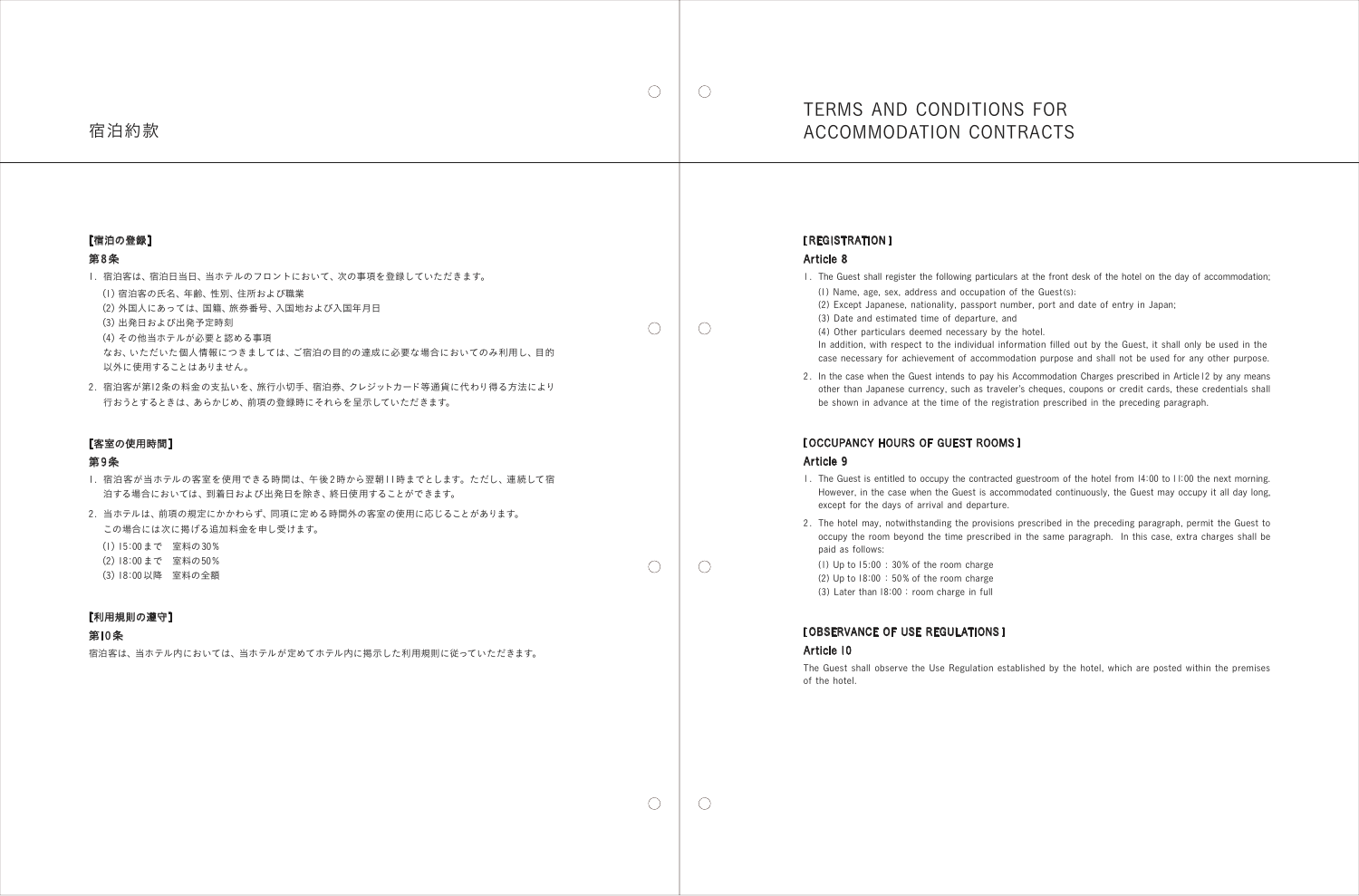| 宿泊約款                                                                                                                                                                                                                                                                                                                                                                                                       | $\bigcirc$<br>$\bigcirc$ | <b>TERMS AND CON</b><br>ACCOMMODATIO                                                                                                                                                                                                                                                                                                                                                                                                                              |
|------------------------------------------------------------------------------------------------------------------------------------------------------------------------------------------------------------------------------------------------------------------------------------------------------------------------------------------------------------------------------------------------------------|--------------------------|-------------------------------------------------------------------------------------------------------------------------------------------------------------------------------------------------------------------------------------------------------------------------------------------------------------------------------------------------------------------------------------------------------------------------------------------------------------------|
| [営業時間]<br>第11条<br>1. 当ホテルの主な施設等の営業時間は、備え付けパンフレット、各所の掲示等でご案内いたします。<br>2. 前項の時間は、必要やむを得ない場合には臨時に変更することがあります。その場合には、適当な方法を<br>以てお知らせします。<br>[料金の支払い]<br>第12条<br>1. 宿泊客が支払うべき宿泊料金等の内訳およびその算定方法は、別表第1に掲げるところによります。<br>2. 前項の宿泊料金等の支払いは、通貨または当ホテルが認めた旅行小切手、宿泊券、クレジットカード等これ<br>に代わり得る方法により、宿泊客の出発の際または当ホテルが請求したとき、フロントにおいて行っていた<br>だきます。<br>3. 当ホテルが宿泊客に客室を提供し、使用が可能になったのち、宿泊客が任意に宿泊しなかった場合におい<br>ても、宿泊料金は申し受けます。 | ◯<br>$\bigcap$           | [BUSINESS HOURS]<br>Article II<br>I. The business hours of the mai<br>notices displayed in each locat<br>2. The business hours specified in<br>causes of the hotel. In such a<br>[ PAYMENT OF ACCOMMODA<br>Article 12<br>I. The breakdown and method o<br>listed in Table No.I, attached.<br>2. Accommodation Charges, etc.<br>or by any means other than Ja<br>by the hotel at the Front Desl<br>3. Accommodation Charges shal<br>facilities provided for him by |
|                                                                                                                                                                                                                                                                                                                                                                                                            |                          |                                                                                                                                                                                                                                                                                                                                                                                                                                                                   |
|                                                                                                                                                                                                                                                                                                                                                                                                            |                          |                                                                                                                                                                                                                                                                                                                                                                                                                                                                   |

# **NDITIONS FOR ON CONTRACTS**

ain facilities, of the hotel shall be notified in detail by brochures as provided, ition and others.

the preceding paragraph are subject to temporary changes due to unavoidable case, the Guest shall be informed by appropriate means.

#### ATION CHARGES ]

of calculation of Accommodation Charges, etc. that the Guest shall pay is as

. as stated in the preceding paragraph shall be paid with Japanese currency apanese currency such as traveler's cheques, coupons or credit cards recognized sk at the time of the departure of the Guest or upon request by the hotel.

all be paid even if the Guest voluntarily does not utilize the accommodation the hotel.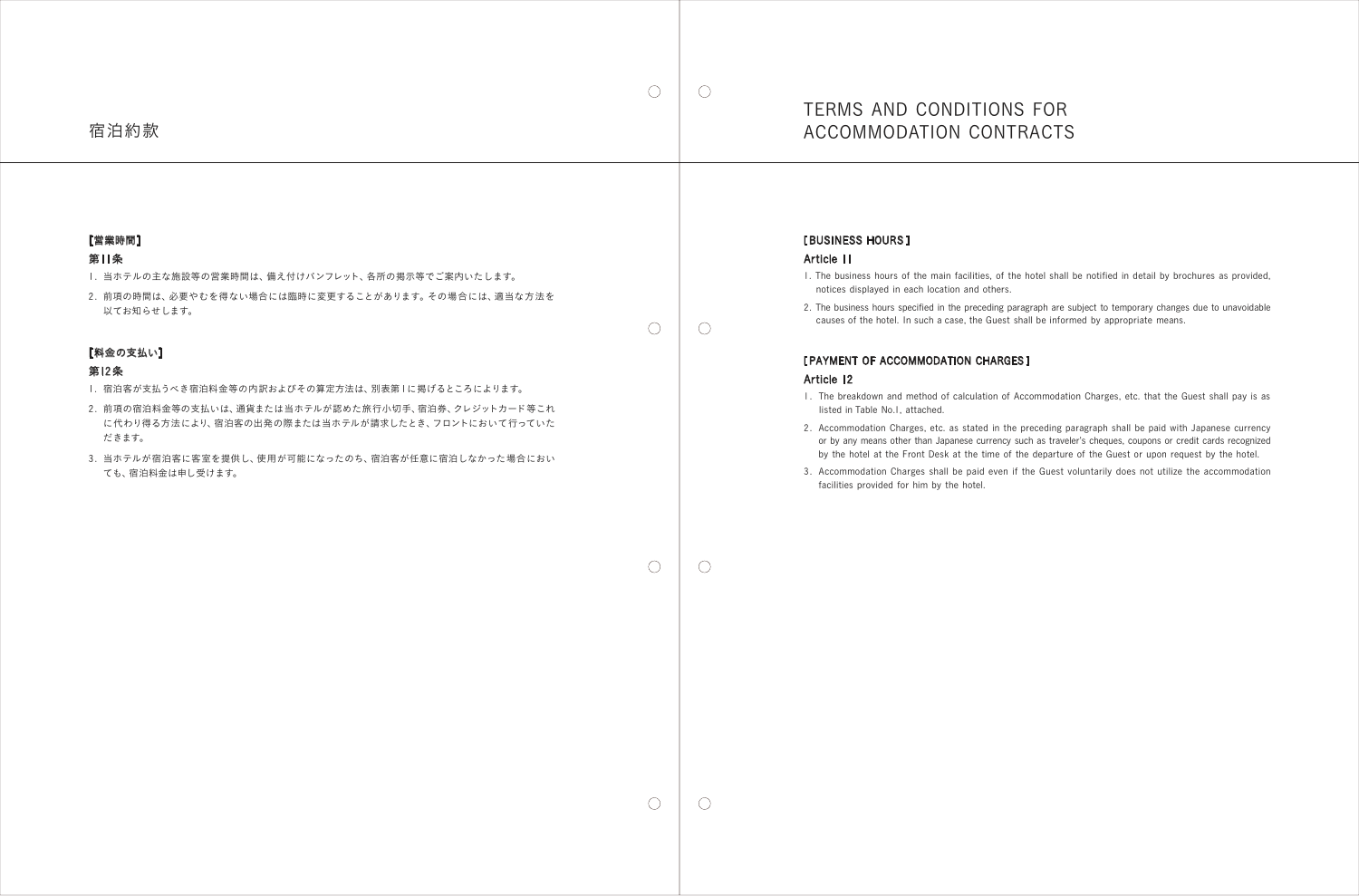|  | TERMS<br><b>ACCOMI</b> |
|--|------------------------|
|  |                        |

 $\bigcap$ 

 $\bigcirc$ 

#### [当ホテルの責任]

#### 第13条

- 1. 当ホテルは、宿泊契約およびこれに関連する契約の履行にあたり、またはそれらの不履行により宿泊客に 損害を与えたときは、その損害を賠償します。ただし、それが当ホテルの責めに帰すべき事由によるもの でないときは、この限りではありません。
- 2. 当ホテルは、消防法等に定められた消防設備点検および防火対象物定期点検を毎年実施しておりますが、 万一の火災等に対処するため、旅館賠償責任保険に加入しております。

#### [契約した客室の提供ができないときの取り扱い]

#### 第14条

- 1. 当ホテルは、宿泊客に契約した客室を提供できないときは、宿泊客の了解を得て、できる限り同一の条件 により他の宿泊施設を斡旋するものとします。
- 2. 当ホテルは、前項の規定にかかわらず他の宿泊施設の斡旋ができないときは、違約金相当額の補償料を 宿泊客に支払い、その補償料は損害賠償額に充当します。ただし、客室が提供できないことについて、当 ホテルの責めに帰すべき事由がないときは、補償料を支払いません。

#### [寄託物等の取り扱い]

#### 第15条

- 1. 宿泊客がフロントにお預けになった物品について、減失、毀損などの損害が生じたときは、それが不可抗 力である場合を除き、当ホテルは、その損害を賠償します。ただし、現金および貴重品については、当ホテ ルがその種類および価額の明告を求めた場合であって、宿泊客がそれを行わなかったときは、当ホテルは 15万円を限度としてその損害を賠償します。
- 2. 宿泊客が当ホテルにお持ち込みになった物品であって、フロントにお預けにならなかったものについて、当 ホテルの故意または過失により減失、毀損等の損害が生じたときは、当ホテルはその損害を賠償します。 ただし、宿泊客からあらかじめ種類および価額の明告のなかったものについては、当ホテルは15万円を限 度としてその損害を賠償します。

 $\bigcirc$ 

 $\bigcirc$ 

 $\bigcap$ 

 $\bigcap$ 

#### [ LIABILITIES OF HOTEL ] Article 13

1. The hotel shall compensate the Guest for any damage if the hotel has caused such damage to the Guest in the fulfillment or non-fulfillment of the Accommodation Contract and / or related agreements. However, the same shall not apply in case where such damage has been caused due to reasons for which

### **I HANDLING OF DEPOSITED ARTICLES 1** Article 15

2. Even though the hotel conducts annual inspections of fire equipment and regular inspections of fireproof objects prescribed in the Fire Defense Law, etc., the hotel is covered by Hotel Liability Insurance in order

- the hotel is not liable.
- to deal with unexpected fires and / or other disasters.

#### [ HANDLING WHEN UNABLE TO PROVIDE CONTRACTED ROOMS ]

# Article 14

1. The hotel shall, when unable to provide contracted rooms, arrange accommodations of the same standard elsewhere for the Guest insofar as practical with the consent of the Guest.

2. When arrangement of other accommodation cannot be made notwithstanding the provisions of the preceding paragraph, the hotel shall pay the Guest a compensation fee equivalent to the cancellation charges and the compensation fee shall be applied to the reparations.

However, when the hotel cannot provide accommodation due to causes for which the hotel is not liable,

- 
- the hotel shall not compensate the Guest.

1. The hotel shall compensate the Guest for the damage when loss, breakage or other damage is caused to the goods, cash or valuables deposited at the Front Desk by the Guest, except in the case when this has occurred due to causes of force majeure. However, for cash and valuables, when the hotel has requested the Guest to report its kind and value but the Guest has failed to do so, the hotel shall compensate the

- Guest within the limits of 150,000 yen.
- 

## AND CONDITIONS FOR MODATION CONTRACTS

2. The hotel shall compensate the Guest for the damage when loss, breakage or other damage is caused, through intention or negligence on the part of the hotel, to the goods, cash or valuables which are brought into the premises of the hotel by the Guest but are not deposited at the Front Desk.

However, for articles or which the kind and value has not been reported in advance by the Guest, the hotel shall compensate the Guest within the limits of 150,000 yen, except in the case where loss or damage was caused intentionally or by gross negligence on the part of the hotel.

宿泊約款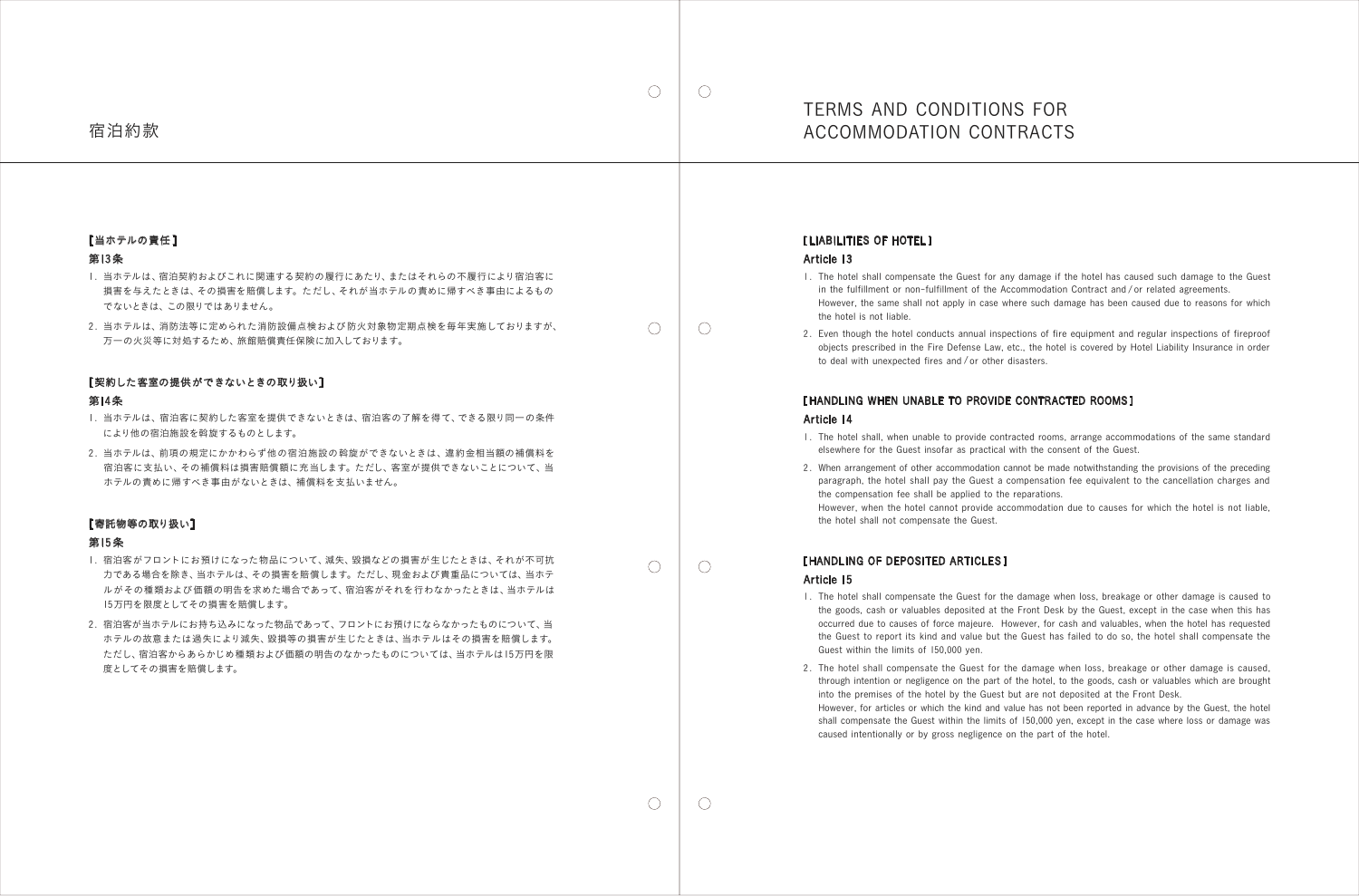| $\overline{\phantom{a}}$ |
|--------------------------|
|                          |
|                          |

 $\bigcirc$ 

 $\bigcirc$ 

 $\bigcirc$ 

 $\bigcap$ 

 $\bigcap$ 

#### [宿泊客の手荷物または携帯品の保管]

#### 第16条

- 1. 宿泊客の手荷物が、宿泊に先立って当ホテルに到着した場合は、その到着前に当ホテルが了解したときに 限って責任をもって保管し、宿泊客がフロントにおいてチェックインする際お渡しします。
- 2. 宿泊客がチェックアウトしたのち、宿泊客の手荷物または携帯品が当ホテルに置き忘れられていた場合に おいて、その所有者が判明したときは、当ホテルは当該所有者に連絡をするとともにその指示を求めるもの とします。ただし、所有者の指示がない場合または所有者が判明しないときは、遺失物法に基づき処理さ せていただきます。
- 3. 前2項の場合における宿泊客の手荷物または携帯品の保管についての当ホテルの責任は、第1項の場合に あっては前条第1項の規定に、前項の場合にあっては同条第2項の規定に準じるものとします。

#### [駐車の責任]

#### 第17条

宿泊客が小田急サザンタワーの駐車場をご利用になる場合、車両のキーの寄託の如何にかかわらず、小田急 サザンタワーは場所をお貸しするものであって、車両の管理責任まで負うものではありません。ただし、駐 車場の管理にあたり、小田急サザンタワーの故意または過失によって損害を与えたときは、その賠償の責めに 任じます。

#### [宿泊客の責任]

#### 第18条

宿泊客の故意または過失により当ホテルが損害を被ったときは、当該宿泊客は当ホテルに対し、その損害を賠 償していただきます。

宿泊約款

#### [ CUSTODY OF BAGGAGE AND / OR BELONGINGS OF THE GUEST ]

# Article 16

1. When the baggage of the Guest is brought into the hotel before his arrival, the hotel shall be liable to keep it only in the case when such a request has been accepted by the hotel. The baggage shall be handed over to the Guest at the Front Desk at the time of his / her check-in.

2. When the baggage or belongings of the Guest are found after his / her check-out, and the ownership of the article is confirmed, the hotel shall inform the owner of the article left and ask for further instructions. When no instruction is given to the hotel by the owner or when the ownership is not confirmed, the hotel shall dispose of them in accordance with the Law concerning Lost Goods ( Law No.87, 1899, as amended ).

3. The hotel's liability in regard to the custody of the Guest's baggage and belongings in the case of the preceding two paragraphs shall be assumed in accordance with the provisions of paragraph 1 of the preceding Article in the case of paragraph 1, and with the provisions of paragraph 2 of the same Article

- 
- 
- in the case of paragraph 2.

#### [ LIABILITY IN REGARD TO PARKING ] Article 17

The hotel shall not be liable for the custody of the vehicle of the Guest when the Guest utilizes the parking lot within the premises of the hotel, as it shall be regarded that the hotel simply offers the space for parking, whether the key of the vehicle has been deposited with the hotel or not.

However, the hotel shall compensate the Guest for the damage caused through intention or negligence on the part of the hotel in regard to the management of the parking lot.

### [ LIABILITY OF THE GUEST ] Article 18

The Guest shall compensate the hotel for the damage caused through intention or negligence on the part of

the Guest.

 $\bigcap$ 

 $\bigcirc$